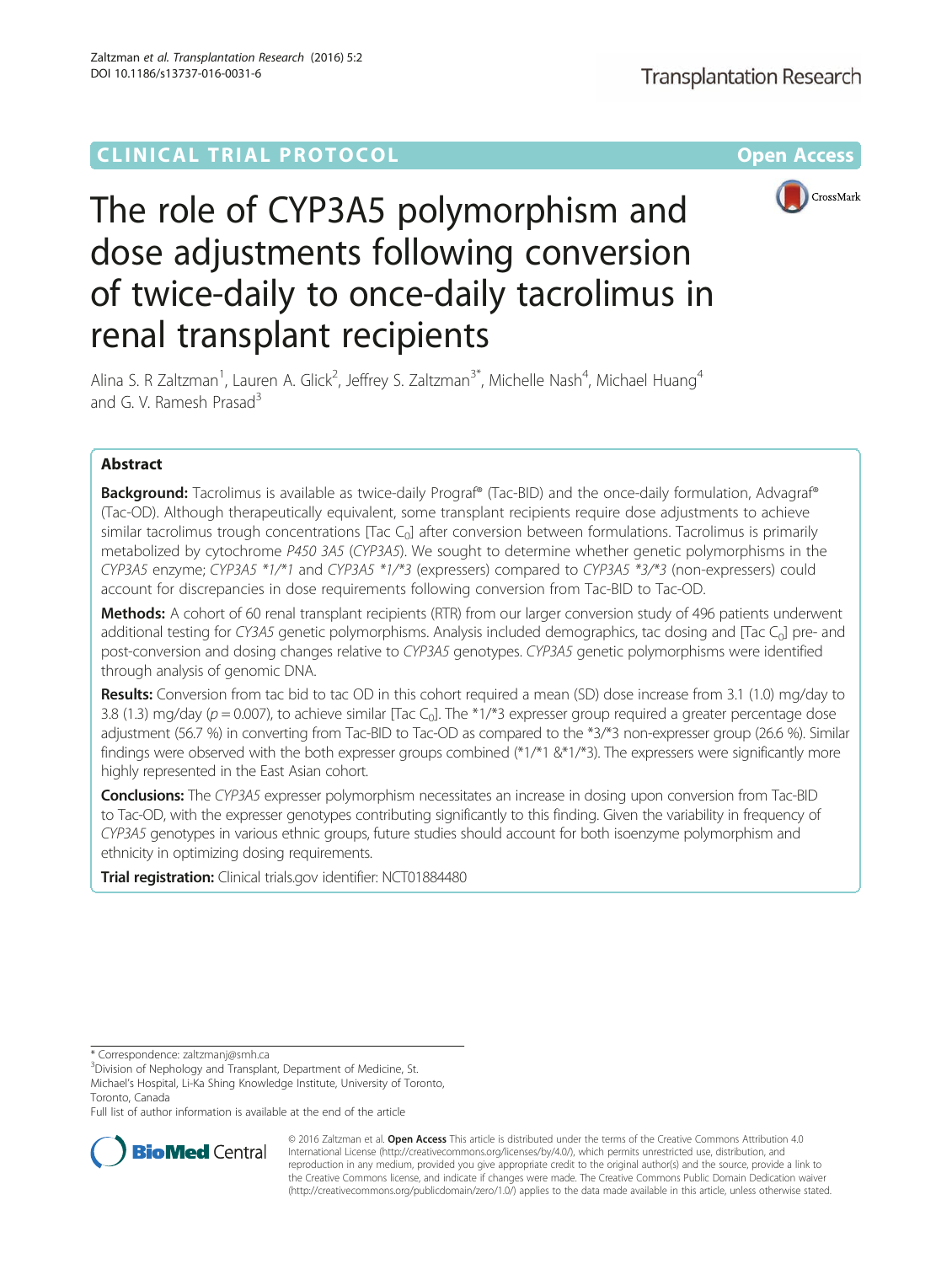## Introduction

The calcineurin inhibitor tacrolimus is the most widely used immunosuppressive agent for the prevention of rejection following kidney transplantation. The branded agent is commercially available in two oral formulations, twice-daily Prograf® (Tac-BID) and once-daily Advagraf® or Astagraf® in the US (Tac-OD). Previous studies have shown the two formulations to be therapeutically equivalent [\[1](#page-4-0), [2\]](#page-4-0). However, there is mounting evidence that a 1:1 conversion does not result in bioequivalence for all patients, with conversion from the BID to the OD formulation often resulting in under exposure as defined by tacrolimus trough concentration [Tac  $C_0$ ] [\[3](#page-4-0)–[5\]](#page--1-0).

Our previous work demonstrated that differences in ethnicity play a role in dose adjustment requirements when switching from Tac-BID to Tac-OD. In our Conversion Study of 496 renal transplant recipients (RTR) in a single centre converted from Tac-BID to OD, we found that 27.5 % of East Asians versus 13.5 % of Caucasians required a dose increase of 30 % or greater when switching from BID to OD [[6](#page--1-0)].

CYP3A5 has been identified as the major intestinal and hepatic enzyme responsible for Tac metabolism [\[7](#page--1-0)]. Variability in its pharmacokinetics has been explained by a single nucleotide polymorphism. The CYP3A5 activity is largely determined by the single nucleotide variant (SNV) CYP3A5\*3 (6986A > G; rs776746), which results in alternate mRNA splicing and a truncated and non-functional protein [\[8](#page--1-0)]. In homozygous carriers CYP3A5\*3/\*3 (non-expressers), the result is the absence of protein activity compared to the CYP3A5\*1/\*1 and CYP3A5\*1/\*3 (expressers) [[9](#page--1-0)–[11](#page--1-0)]. Non-expressers are believed to have a higher bioavailability and exposure of Tac, in part because of increased intestinal absorption and thus require lower doses to achieve target concentration compared to expressers [\[12](#page--1-0)].

Given that 20–30 % of patients may require some dose increase upon conversion from Tac-BID to Tac-OD to maintain similar trough tacrolimus concentrations [\[5](#page--1-0), [6](#page--1-0)], we sought to explore whether genetic polymorphisms in the CYP3A5 enzyme, in particular the CYP3A5\*1/\*1 and CYP3A5\*1/\*3 (expressers) compared to CYP3A5\*3/\*3 (non-expressers) could account for discrepancies in dose requirements following conversion from Tac-BID to Tac-OD.

## Materials and methods

As reported in our Conversion Study, 496 stable RTRs receiving Tac-BID were converted to Tac-OD [[6\]](#page--1-0). In the large conversion trial, we examined dosing increases and decreases in the entire cohort required to maintain steady state [Tac  $C_0$ ] at 12 months post-conversion.

The current study involved recruitment of a cohort of 60 participants from the initial cohort of 496 with an aim to recruit recipients with a range of tac dosing requirements following conversion. We attempted to match based on age, transplant duration, renal function and transplant source. All  $[TaC_0]$  were done at our institution using high performance liquid chromatography mass spectrometer (HPLC-MS; Shimadzu Scientific Tokyo, Japan). Tacrolimus assay performance was characterized by six standardization references on a twicedaily basis. Genomic DNA obtained from whole blood using the MagNA Pure Compact Nucleic Acid Isolation Kit I (Roche Diagnostics, Laval, Quebec, Canada) was used to identify the variants of the cytochrome P450 enzyme CYP3A5 (CYP3A5\*3\*3, CYP3A5\*1\*3, CYP3A5\*1\*1). The CYP3A5\*3 (g.6986A > G, rs776746) TaqMan allelic discrimination assay (Life Technologies, Burlington, Ontario, Canada) was used for genotyping. Hardy–Weinburg equilibrium was assessed for genotypes using the  $\chi^2$  goodnessof-fit test. SAS<sup>®</sup> software version 9.2 (Cary, NC, USA) was used for all analyses. Comparisons of tac dosing changes were done by paired  $t$  test and ANOVA for multiple comparisons. Chi-square analysis and Fisher's exact tests were used for tac dose changes by genotype and genotyping by ethnicity. All participants provided written consent and the Research Ethics Board at St. Michael's Hospital approved the study.

## Results

Demographics of the study cohort are shown in Table 1. The study population was 46.7 % females, with 53 % having received living donor kidneys. The majority of recipients were Caucasian (53 %), 26.7 % were of East Asian origin and 8.3 % of South Asian descent. Recipients had

Table 1 Demographics of transplant cohort

| Variable                                       | $N = 60$       |
|------------------------------------------------|----------------|
| Female (%)                                     | 28 (46.7)      |
| Deceased donor (%)                             | 32 (53.3)      |
| Ethnicity (%)                                  |                |
| -Caucasian                                     | 34 (57)        |
| -Fast Asian                                    | 16(26.7)       |
| -South Asian                                   | 5(8.3)         |
| -Black                                         | 2(3.3)         |
| -Other                                         | 3(5.0)         |
| Age at conversion                              | $53.9 \pm 9.5$ |
| Years post-transplant                          | $7.4 \pm 3.8$  |
| eGFR at conversion (ml/min)                    | $62 \pm 36.2$  |
| Tac BID dose pre-conversion (mg/day)           | $3.1 \pm 1.0$  |
| Tac OD dose 12 months post-conversion (mg/day) | $3.8 \pm 1.3*$ |
| [Tac $C_0$ BID] pre-conversion (ng/ml)         | $5.2 \pm 1.6$  |
| [Tac $C_0$ OD] post-conversion (ng/ml)         | $5.1 \pm 1.5$  |

BID twice daily, OD once daily, Tac tacrolimus

 $*p = 0.007$  for Tac dose BID versus OD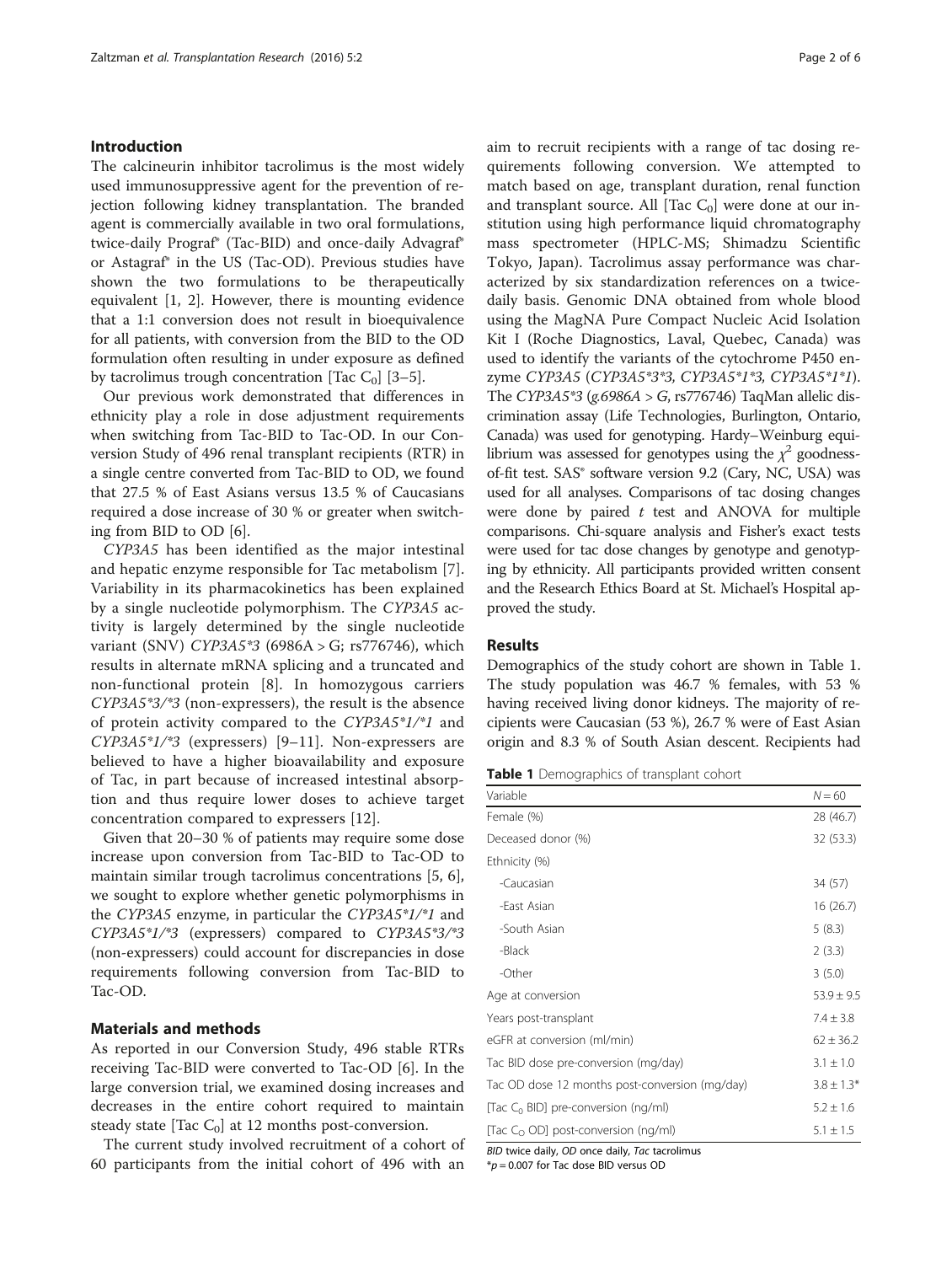been transplanted for a mean of 7.4 years prior to conversion, with an eGFR of 62 ml/min. As demonstrated in Fig. 1, upon conversion from Tac-BID to Tac-OD, tac dosing increased from  $3.1 \pm 1.0$  mg/day to  $3.8 \pm$ 1.3 mg/day to maintain similar  $[tacC<sub>0</sub>]$  at 12 months post-conversion ( $p = 0.007$ ). The mean haemoglobin was  $132 \pm 34$  g/l. Fifteen patients were on diltiazem; however, there is no change in dose or frequency of use pre- or post-conversion.

## Genotypes

Of the cohort of 60, 43 (71.6 %) recipients were CYP3A5  $*3/*3$  (non-expressers), while 13 (21.7 %) were  $*1/*3$  and 4 (6.7 %) \*1/\*1 (heterozygote and homozygote expressers, respectively).

## BID dosing (pre-conversion)

As shown in Fig. [2](#page-3-0), in comparing CYP3A5 genotype groups, the \*1/\*1 expressers required the highest Tac-BID doses  $(6.3 \pm 3.3)$ , followed by the  $*1/*3$  expressers  $(4.1 \pm$ 2.4) and the  $*3/*3$  non-expressers (2.4  $\pm$  1.2). However, the \*1/\*1 group had a limited sample size of  $n = 4$ , and thus, no significant differences were shown with this group compared to the \*1/\*3 and \*3/\*3. There was a significant dose difference between the  $*1/*3$  and  $*3/*3$ ,  $p = 0.003$ .

## OD-dosing (12 months post-conversion)

Sixty-nine percent of the  $*1/*1$  and  $*1/*3$  (expressers) and 47 % of the \*3/\*3 (non-expressers) required some increase in dose following conversion ( $p = 0.004$ ). The mean dose increase for the blended expresser cohort was 45.3 % (±48) versus 26.6 % (±32.1) for the nonexpressers,  $p = 0.003$ . These results are highlighted in Table [2.](#page-3-0) As shown in Fig. [3,](#page-4-0) significant differences in dose increases following conversion were found for the  $*1/*3$  (56.7 %) as compared to the  $*3/*3$  (26.6 %). The mean dose increase for the four patients who expressed the \*1/\*1 genotype was 8.3 %.



## Ethnicity and genotype

As shown in Table [3,](#page-4-0) 8 recipients of 16 (50 %) of the East Asian cohort had CYP3A5 expresser genotypes. This was significantly higher than the Caucasian cohort alone ( $p = 0.011$ ). Of the East Asian cohort who were expressers, the mean dose increase following conversion was 53 % compared to 35 % increase for non-expressers. Owing to the small sample size, this result was not statistically significant.

## **Discussion**

Initially, the recommended conversion from Tac-BID to Tac-OD was 1 mg:1 mg, as these were considered therapeutically equivalent [\[1](#page-4-0), [2\]](#page-4-0). However, further experience has shown that tacrolimus exposure is reduced in some RTRs following conversion [\[3](#page-4-0), [5, 6, 11](#page--1-0)]. The multicentre European conversion study of 1832 RTRs mandated an increase ratio of 1 mg of Tac BID to 1.1 mg of Tac OD in participants with [Tac  $C_0$ ] < 6 ng/ml [\[13\]](#page--1-0). In our cohort of 60, a mean tac increase of 18 % post-conversion was required to achieve steady state [Tac  $C_0$ ] by 12 months. Our study suggests that dose increase upon conversion may be directly related to differences in CYP3A5 polymorphisms. In particular, the highest increase in Tac dose following conversion was seen in CYP3A5 expressers. In comparing the genotypes, the \*1/\*1 expressers required the highest Tac-BID and Tac-OD doses, followed by the  $*1/*3$  expressers and the  $*3/*3$  non-expressers. This is consistent with previous research on both adult and paediatric populations, reporting that expressers require higher doses of tacrolimus, due to higher oral clearance [\[14, 15\]](#page--1-0).

It was demonstrated that the \*1/\*3 expressers and the combined \*1/\*3 and \*1/\*1 expressers required significantly higher doses of Tac-OD after conversion from Tac-BID. The increase in dose requirement upon conversion was attributed primarily to the \*1/\*3 expresser cohort because while the homozygous\*1/\*1 represents the greatest "expression", this cohort was a relatively small sample (only 4/60) and therefore underpowered as a single group to contribute meaningfully to the data. Similar findings were demonstrated by Glowacki et al. who showed that RTRs with the expresser genotype required a dose increase upon conversion compared to no increase in non-expresser recipients [[16](#page--1-0)].

There are inconsistent reports on expresser phenotypes and Tac-OD, with Niioka demonstrating reduced Tac exposure in \*1/\*1 and \*3/\*3 recipients [[17\]](#page--1-0). Some groups have found opposing effects of CYP3A5 polymorphisms on the pharmacokinetics of Tac-OD, with \*3/\*3 patients demonstrating significantly lower tacrolimus concentration and area under the curve after conversion, with no change in levels for the \*1/\*1 patients [\[18](#page--1-0)]. These results have been compatible with previous research in the paediatric population [\[3](#page-4-0), [19\]](#page--1-0). However, the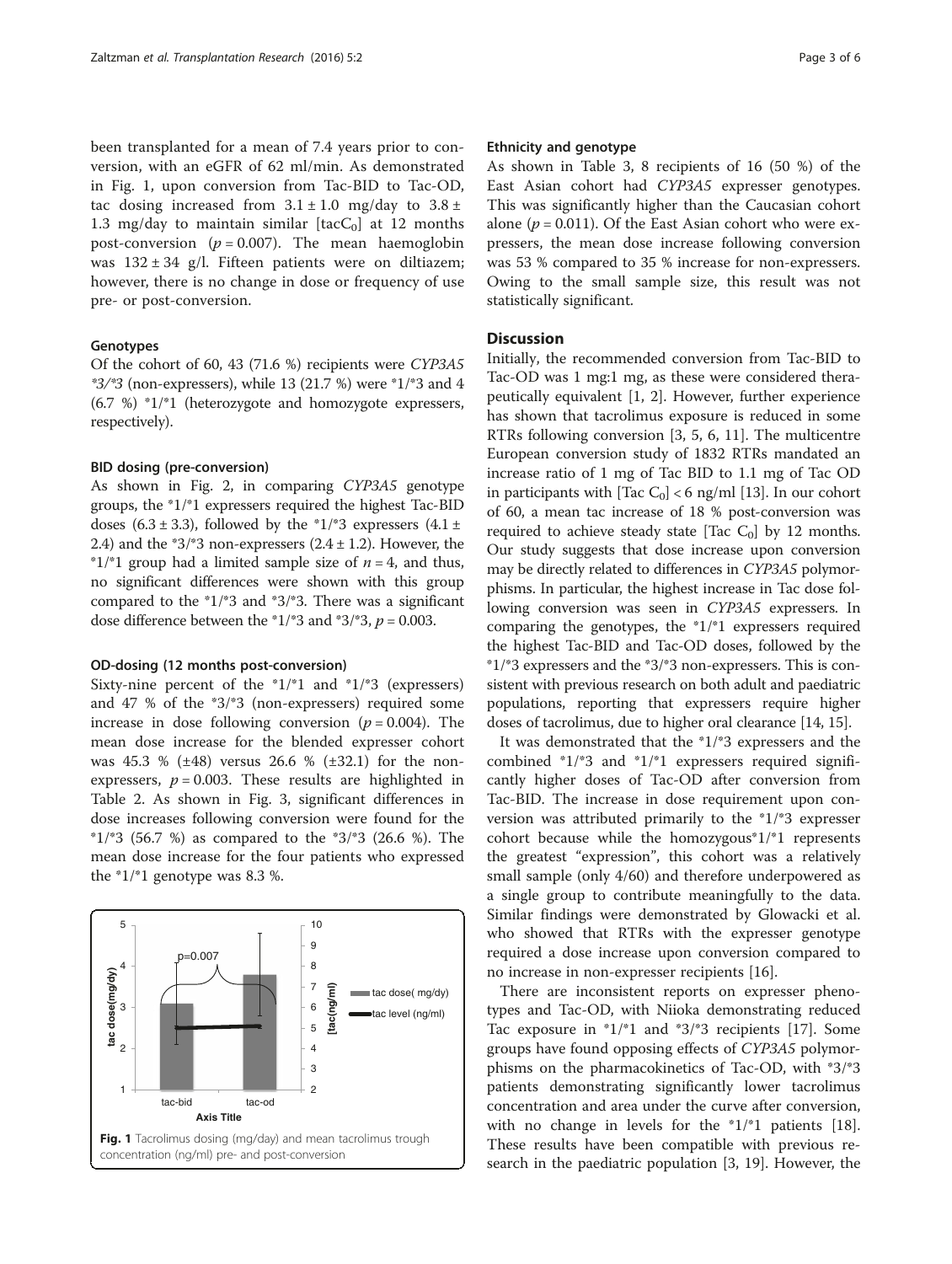<span id="page-3-0"></span>

paediatric studies had relatively small sample sizes, with unequal or unclear distribution of CYP3A5 polymorphisms, thereby making comparisons to the current study more difficult. Additionally, body weight has a significant impact on the pharmacokinetics of tacrolimus in the paediatric population, which was not accounted for in the current adult study.

Genetic polymorphisms influence the pharmacokinetic variability between individuals. Oral clearance of tacrolimus is higher in CYP3A5\*1 expressers (lower dose-adjusted [C0]), as these individuals have the isoenzyme enhancing drug metabolism [\[10](#page--1-0), [20\]](#page--1-0). Therefore, CYP3A5\*3 patients have greater bioavailability of tacrolimus and require lower doses to achieve target blood levels [[9](#page--1-0), [10\]](#page--1-0). Niioka et al. reported that tacrolimus bioavailability was associated with both the CYP3A5 polymorphism and the oral formulation (BID versus OD). Bioavailability was lowest in recipients with the CYP3A5\*1 allele taking Tac-OD. The Tac-OD formulation is released more slowly, and thus absorbed, further along the GI tract and thus has longer gut exposure time than the Tac-BID formulation [\[17\]](#page--1-0). Since CYP3A5 is a resident throughout the small intestine, greater exposure in expressers (\*1/\*1 &\*1/\*3) can result in even more

Table 2 Tacrolimus dosing pre- and 12 months post-conversion comparison by genotype: expressers  $(*1/*1 + *1/*3)$  and non-expressers (\*3/\*3)

| Variable                                  | $*1/*1$ and $*1/*3$ $*3/*3$ |               | p value |
|-------------------------------------------|-----------------------------|---------------|---------|
|                                           | $N = 17$                    | $N = 43$      |         |
| Required Tac dose increase (%)            | 10(59)                      | 20(47)        | 0.004   |
| Tac BID (mg/day)                          | $4.6 \pm 2.7$               | $7.4 + 1.2$   | 0.0003  |
| Tac OD (mg/day)                           | $6 \pm 2.7$                 | $2.9 + 1.2$   | 0.0001  |
| Tac dose adjustment from<br>BID to OD (%) | $45.3 + 48.3$               | $26.6 + 32.1$ | 0.003   |

BID twice daily, OD once daily, Tac tacrolimus

\*1/\*3 expressers; \*3/\*3 non-expressers

metabolism of tacrolimus to its inactive metabolite desmethyl FK-506 [\[21\]](#page--1-0) compared to \*3/\*3 non-expressers. A difference in CYP3A5 protein expression level in the small intestine may influence the oral bioavailability of tacrolimus in both initial exposure to Tac and in steady state. Therefore, CYP3A5 expression has a greater influence on the pharmacokinetics of Tac-OD than Tac-BID.

In our larger study of 496 recipients converted from Tac-BID to Tac-OD, it was found that 16 % of RTRs required a dose increase of at least 30 % upon conversion to Tac-OD. Of these individuals, dose increases were required most frequently in the East Asian cohort [\[6](#page--1-0)]. CYP3A5\*1/\*1 and \*1/\*3 genotypes are believed to be more prevalent in East Asians, as compared to other ethnic groups such as Caucasians [\[22](#page--1-0)]. This current work further validates the data from our larger conversion trial. The 16 East Asian recipients had a 50 % "expresser genotype" which was statistically different from both the largest cohort of 34 Caucasians. Previous research examining the East Asian patient population has reported similar findings that CYP3A5 expressers require higher doses of Tac-OD than Tac-BID. Niioka et al. reported 25 % lower area-under-the-curve values upon conversion to Tac-OD in Japanese RTRs [[17](#page--1-0)]. Furthermore, this was primarily in those participants with the CYP3A5\*1/\*3 genotype. Additionally, Zhang et al. found that Chinese CYP3A5\*1/\*3 expressers required significant dose increases upon conversion in order to maintain therapeutic tacrolimus blood levels as compared to CYP3A5\*3/\*3 non-expressers [\[23](#page--1-0)]. The results of the present study confirm these findings, suggesting that CYP3A5 genotype contributes significantly to tacrolimus requirements upon conversion, more specifically in the CYP3A5\*1/\*3 subtype. In the current study, the cohort size of Black patients was too small to examine variations in genotype in this cohort. However, it can be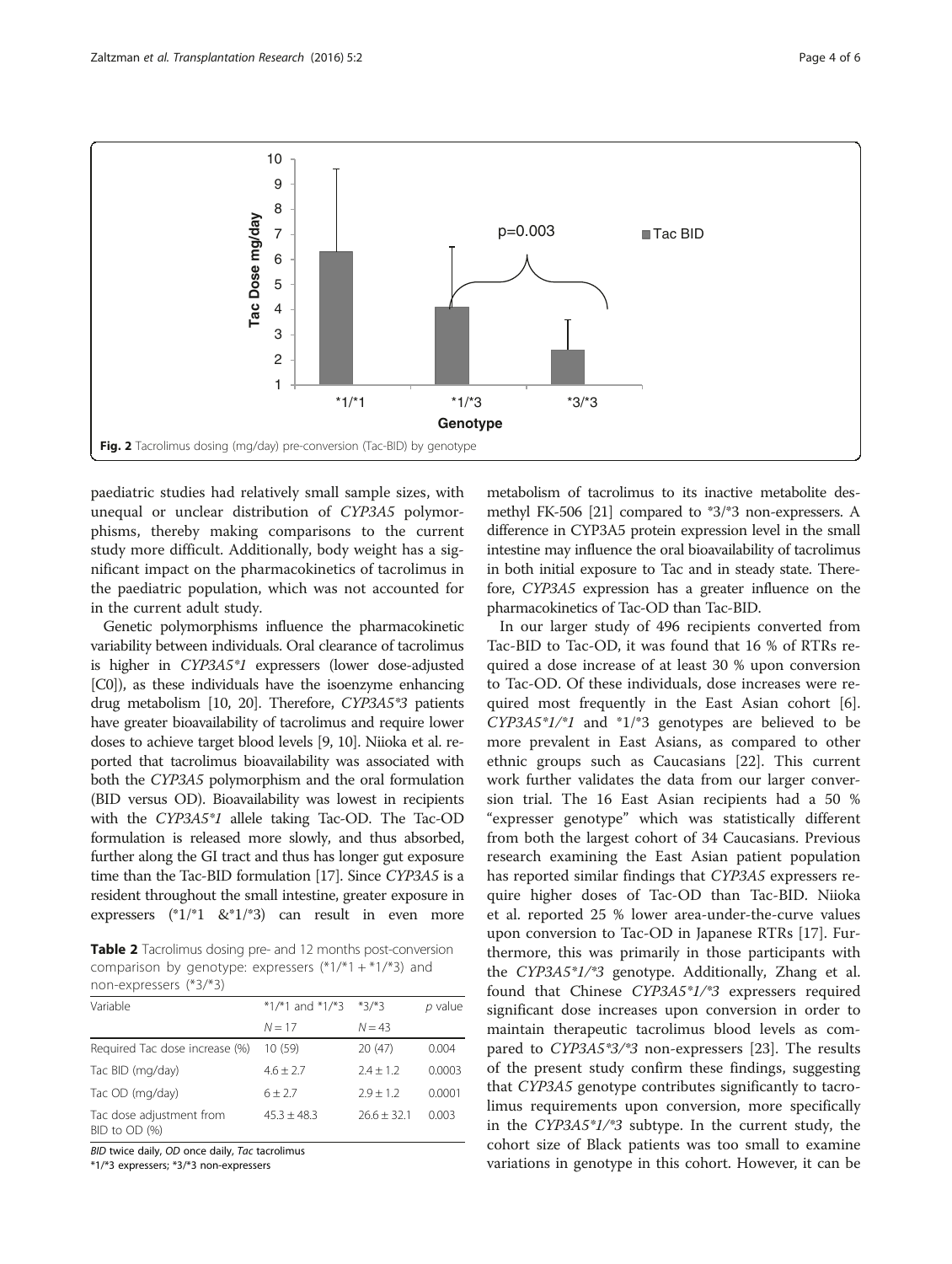<span id="page-4-0"></span>

hypothesized that the higher dose requirements upon conversion in the CYP3A5 expresser cohorts (\*1/\*1 and \*1/\*3) might occur with the greatest frequency in the East Asian population. However, ethnicity alone may not be predictive of dose increase. As evidenced by results from our larger study and others [\[24\]](#page--1-0), the African American cohort required the highest doses of Tac both pre- and post-conversion. However, the required increase post-conversion was <1 % of the pre-conversion dose [\[6](#page--1-0)].

The small sample size of the \*1/\*1 was a limitation of our study. However, the homozygous expresser group in general is underrepresented in the renal transplant population. In addition, this study did not address other proteins involved in tacrolimus metabolism such as P-glycoprotein or CYP3A4 [\[25](#page--1-0), [26\]](#page--1-0).

## Conclusions

The present study confirms that conversion from Tac-BID to Tac-OD necessitates an increase in dosage for RTRs with CYP3A5 expresser polymorphism. The magnitude of this increase can be attributed to the heterozygous expresser genotype (\*1/\*3), and likely the homozygous \*1/\*1. Ideally, genetic polymorphism testing prior to tacrolimus dosing may help to achieve the target tacrolimus blood levels post-transplant. However, given that there appears

Table 3 Genotype expression and ethnicity: expressers  $(*1/*1 + *1/*3)$  and non-expressers  $(*3/*3)$ 

| Ethnicity    | Expressers $(*1/*1 + *1/*3)$ | Non-expressers (*3/*3) |
|--------------|------------------------------|------------------------|
| Caucasian    | 4 (13 %)                     | 30 (87 %)              |
| East Asian   | 7(44%)                       | $9(66\%)*$             |
| South Asian  | 2(40%                        | 3(60%)                 |
| <b>Black</b> | $2(100\%)$                   | $0(0\%)$               |
| Other        | 2(66%)                       | 1(33%)                 |

 $* p = 0.011$  for East Asians versus Caucasians

to be a variation in the proportion of expresser genotypes between ethnic groups, ideal clinical application should account for both ethnicity and CYP3A5 polymorphisms to optimize initial tacrolimus dosing and conversion strategies.

#### Abbreviations

CYP3A5: cytochrome P450 3A5; RTR: renal transplant recipients; Tac: tacrolimus; Tac-BID: tacrolimus twice-daily; Tac-OD: tacrolimus once-daily; Tac  $C_0$ : trough concentration.

#### Competing interests

The authors declare that they have no competing interests.

#### Authors' contributions

AZ reviewed the data and wrote the manuscript. LG collected the data. JZ contributed to the study hypothesis, data review and writing of the manuscript. MN contributed to the study subject recruitment and case report forms. MH contributed to the statistical analysis. GVRP contributed to patient care and manuscript review. All authors read and approved the final manuscript.

#### Acknowledgements

The authors would like to thank Dr. Richard Kim and his laboratory at the Schulich School of Medicine and Dentistry, Western University, LHSC-University Hospital, London, Ontario, for the genomic typing of CYP3A5 polymorphisms.

#### Author details

<sup>1</sup> Faculty of Medicine, University of Ottawa, Ottawa, Canada. <sup>2</sup> Faculty of Medicine, University of Toronto, Toronto, Canada. <sup>3</sup> Division of Nephology and Transplant, Department of Medicine, St. Michael's Hospital, Li-Ka Shing Knowledge Institute, University of Toronto, Toronto, Canada. <sup>4</sup>Renal Transplant Program, St. Michael's Hospital, Toronto, Canada.

#### Received: 1 December 2015 Accepted: 5 January 2016

#### References

- 1. Alloway R, Steinberg S, Khalil K, Gourishankar S, Miller J, Norman D, et al. Two years postconversion from a prograf-based regimen to a once-daily tacrolimus extended-release formulation in stable kidney transplant recipients. Transplantation. 2007;83:1648–1651.
- 2. Ho ET, Wong G, Craig JC, Chapman JR. Once-daily extended-release versus twice-daily standard-release tacrolimus in kidney transplant recipients: a systematic review. Transplantation. 2013;95:1120–1128.
- 3. Min SI, Ha J, Kang HG, Ahn S, Park T, Park DD, et al. Conversion of Twice-Daily Tacrolimus to Once-Daily Tacrolimus Formulation in Stable Pediatric